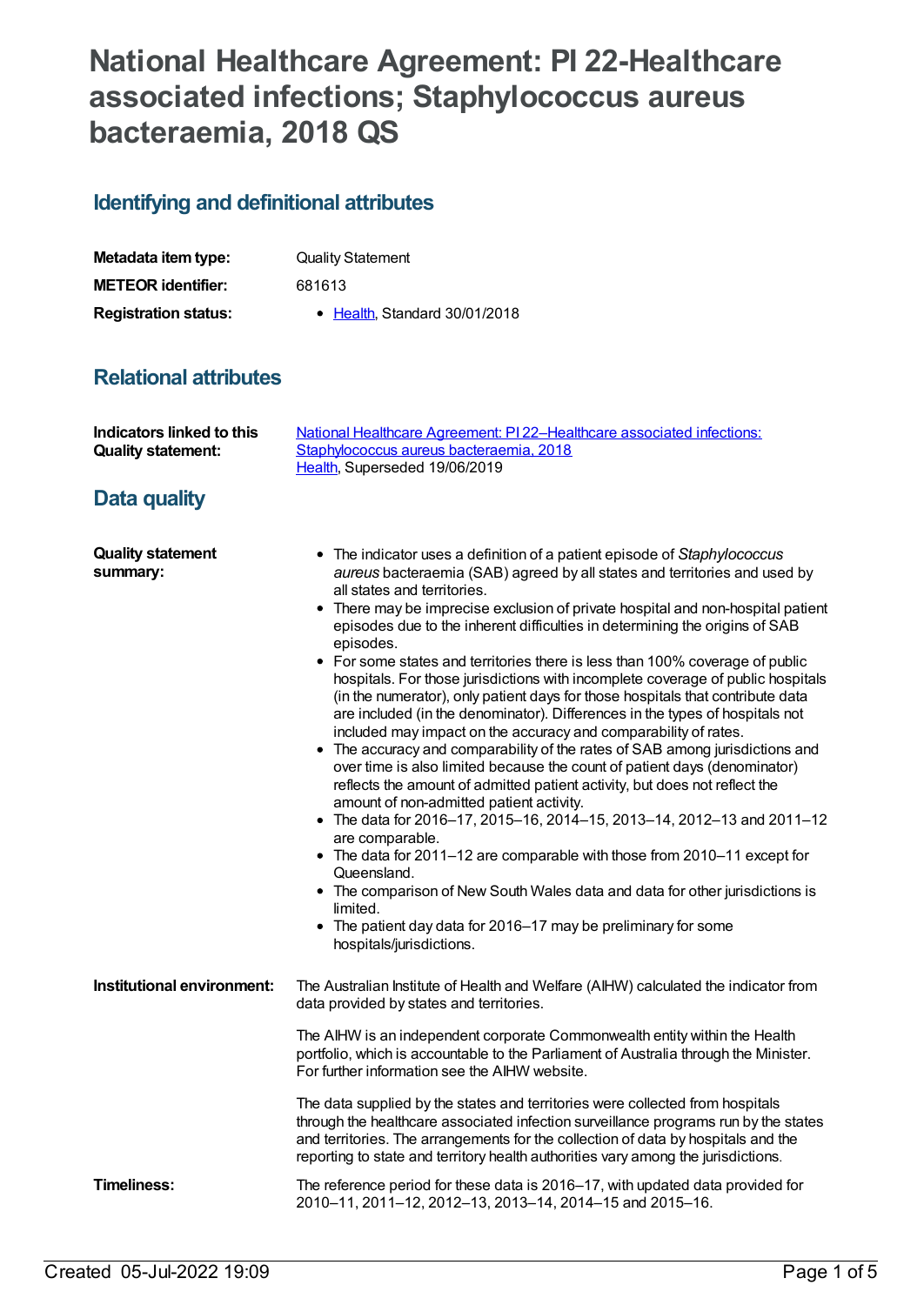| <b>Accessibility:</b> | The AIHW reports information about hospital-associated Staphylococcus aureus<br>bacteraemia cases in the Australian hospital statistics series of products (see<br>Hospitals publications (AIHW)) and via the myHospitals website. |
|-----------------------|------------------------------------------------------------------------------------------------------------------------------------------------------------------------------------------------------------------------------------|
|                       | The following states and territories publish data relating to healthcare-associated<br>SAB in various report formats on their websites:                                                                                            |
|                       | New South Wales: Healthcare associated infections.                                                                                                                                                                                 |
|                       | Western Australia: Healthcare Associated Infection Unit.                                                                                                                                                                           |
|                       | South Australia: Healthcare Associated Bloodstream Infection Report.                                                                                                                                                               |
|                       | Tasmania: Tasmanian Infection Prevention and Control.                                                                                                                                                                              |
| Interpretability:     | Jurisdictional manuals should be referred to for full details of the definitions used in<br>healthcare-associated infection surveillance.                                                                                          |
|                       | Definitions for this indicator are published in the performance indicator<br>specifications.                                                                                                                                       |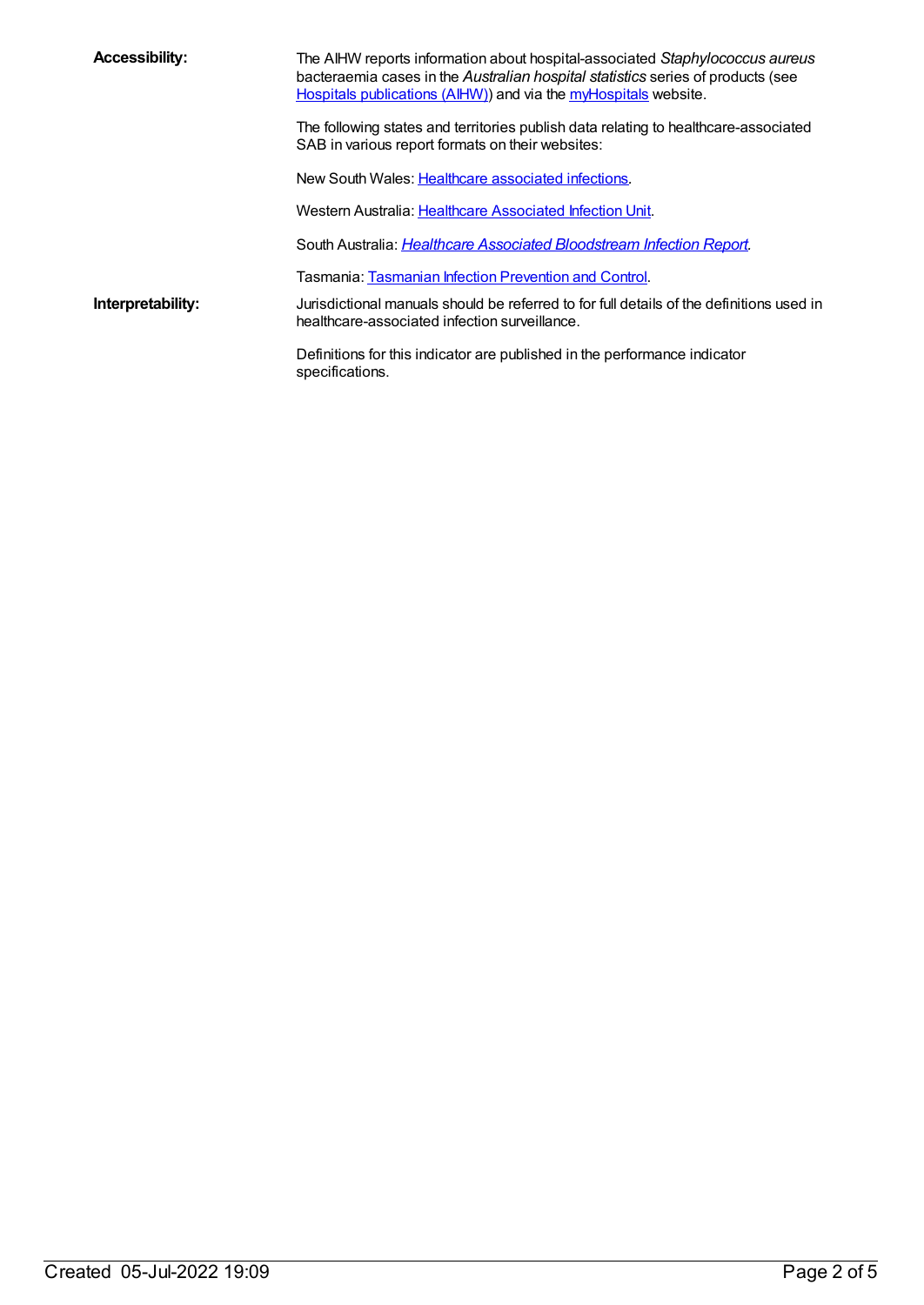**Relevance:** This indicator is for patient episodes of SAB acquired, diagnosed and treated in public acute care hospitals. The definition of a public acute care hospital is 'all public hospitals including those hospitals defined as public psychiatric hospitals in the Public Hospital Establishments NMDS [(National Minimum Data Set)]'. All types of public hospitals are included, both those focusing on acute care, and those focusing on non-acute or sub-acute care, including psychiatric, rehabilitation and palliative care. The provision of 'acute' services varies among jurisdictions, so it is not possible to exclude 'non-acute' hospitals from the indicator in a way that would be uniform among the states and territories. Therefore all public hospitals have been included in the scope of the indicator so that the same approach is taken for each state and territory.

> The SAB patient episodes reported were associated with both admitted patient care and with non-admitted patient care (including emergency departments and outpatient clinics). No denominator is available to describe the total admitted and non-admitted patient activity of public hospitals. However, the number of patient days for admitted patient activity is used as the denominator to take into account the large differences between the sizes of the public hospital sectors among the jurisdictions. The accuracy and comparability of the SAB rates among jurisdictions and over time is limited because the count of patient days reflects the amount of admitted patient activity, but does not reflect the amount of non-admitted patient activity. The amount of hospital activity that patient days reflect varies among jurisdictions and over time because of variation in admission practices.

> In 2016, the scope of the indicator was revised to exclude unqualified newborns. Data reported for 2010–11 and subsequent years exclude unqualified newborns. It is not possible to backcast the data for earlier years.

> Only patient episodes associated with public acute care hospitals in each jurisdiction are counted. If a case is associated with care provided in another jurisdiction then it may be reported (where known) by the jurisdiction where the care associated with the SAB occurred.

Almost all patient episodes of SAB will be diagnosed when the patient is an admitted patient. However, the intention is that patient episodes are reported whether they were determined to be associated with admitted patient care or nonadmitted patient care in public acute care hospitals.

Processes and capacity to validate a patient episode of SAB may vary between states and territories.

The data presented have not been adjusted for any differences in case-mix between the states and territories.

Analysis by state/territory is based on the location of the hospital.

No denominator is available to describe the total admitted and non-admitted patient activity of public hospitals. However, the number of patient days for admitted patient activity is used as the denominator to take into account the large differences between the sizes of the public hospital sectors among the jurisdictions. Patient days are used rather than occupied bed days because occupied bed day data were not available for all states and territories and there is no nationally agreed definition for occupied bed days.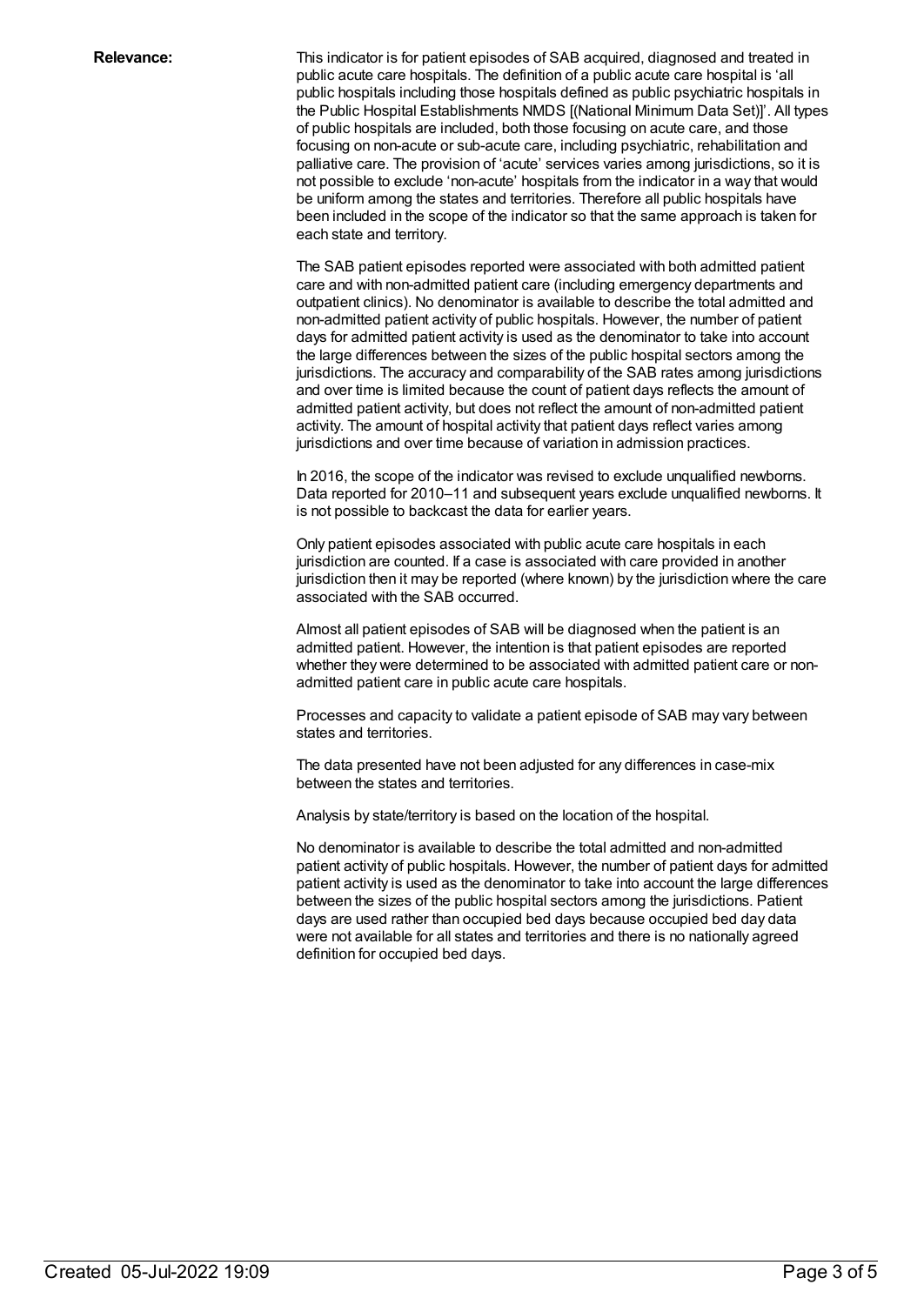**Accuracy:** For some states and territories there is less than 100% coverage of public hospitals. For those jurisdictions with incomplete coverage of public hospitals (in the numerator), only patient days for those hospitals (or parts of hospitals) that contribute data are included (in the denominator). Differences in the types of hospitals not included may impact on the accuracy and comparability of rates.

> For 2010–11 and previous years, data for Queensland include only patients aged 14 years and over.

Sometimes it is difficult to determine if a case of SAB is associated with care provided by a particular hospital. Counts therefore may not be precise where cases are incorrectly included or excluded. However, it is likely that the number of cases incorrectly included or excluded would be small.

It is possible that there will be less risk of SAB in hospitals not included in the SAB surveillance arrangements, especially if such hospitals undertake fewer invasive procedures than those hospitals which are included.

There may be imprecise exclusion of private hospital and non-hospital patient episodes due to the inherent difficulties in determining the origins of SAB episodes.

For 2010–11, 2011–12, 2012–13, 2013–14 and 2014–15, all states and territories used the definition of SAB patient episodes associated with acute care public hospitals as defined in the indicator specification with the following neutropenia criterion:

SAB is associated with neutropenia (<1 x 10 $^{9}$ ) contributed to by cytotoxic therapy.

For 2015–16 and 2016–17, all states and territories used the definition of SAB patient episodes associated with acute care public hospitals as defined in the indicator specification with the following neutropenia criterion:

• SAB is associated with neutropenia contributed to by cytotoxic therapy. Neutropenia is defined as at least 2 separate calendar days with values of absolute neutrophil count (ANC) or total white blood cell count (WBC) <500 cells/mm $^3$  (0.5 x 10 $^9$ /L) on or within a 7-day time period which includes the date the positive blood specimen was collected (Day 1), the 3 calendar days before and the 3 calendar days after.

For 2015–16, Western Australia reported one case where both MRSA and MSSA were identified. For the indicator, this case has been reported in the MRSA count, not reported in the MSSA count, and reported as one case in the total for Western Australia.

The patient day data for 2016–17 may be preliminary for some hospitals/jurisdictions.

New South Wales does not provide patient day data, but rather occupied bed days. There may be some difference between patient days and occupied bed days.